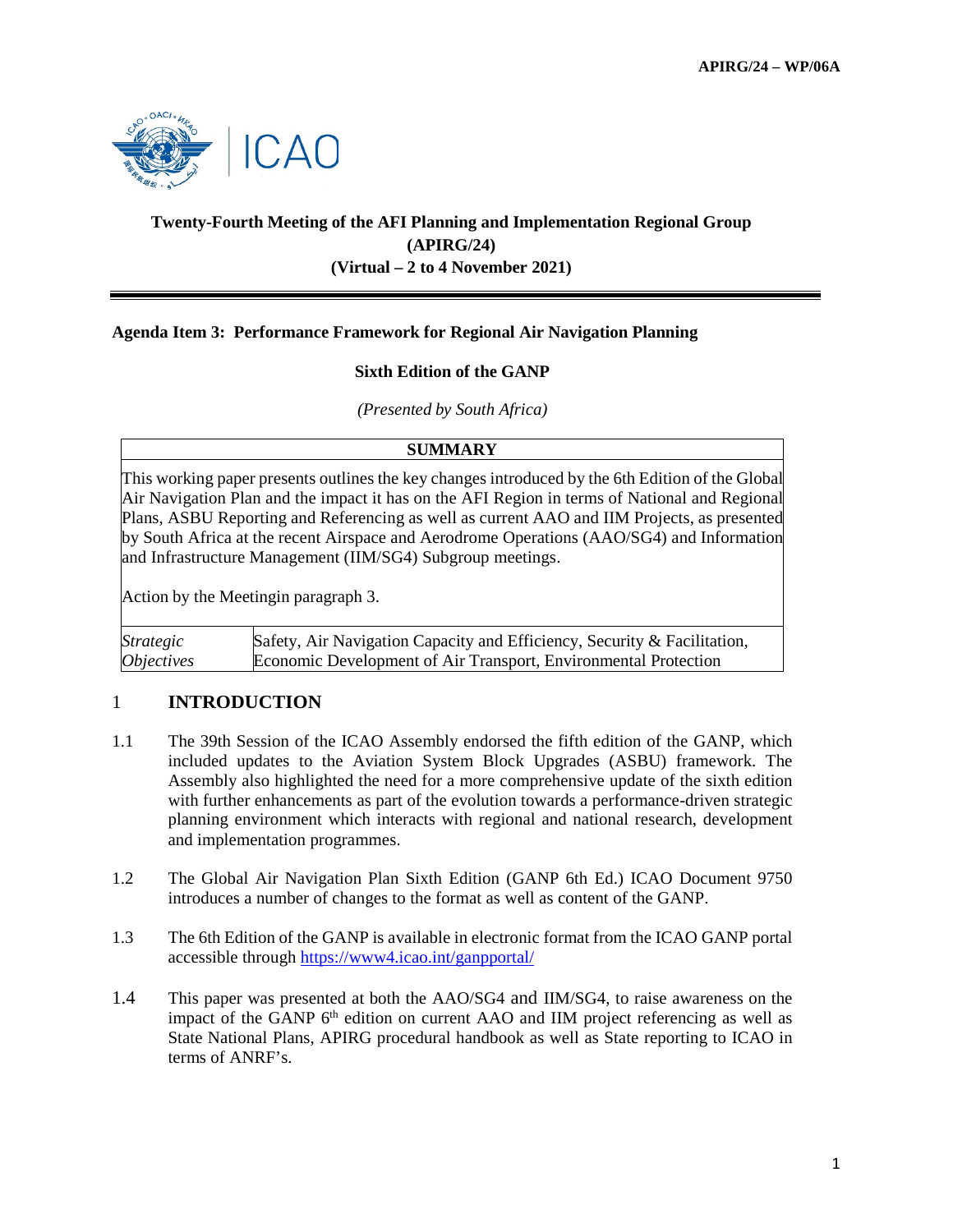## **2. DISCUSSION**

- 2.1. The 6th Edition GANP introduces a number of changes such as the introduction of the Basic Building Block (BBB) Framework, revised Threads; replacement of Performance Improvement Areas with 3 new groups; new, amended and re-structured modules.
- 2.2 The BBB framework describes the basis of any robust air navigation system. It identifies essential services required to be provided by States for international civil aviation in accordance with ICAO Standards and Recommended Practices (SARPs). These essential services are defined in the areas of Aerodromes, Air Traffic Management (ATM), Search and Rescue (SAR), Meteorology (MET) and Information management (IM). The BBB framework also identifies the end users of these services, as well as the Communications, Navigation and Surveillance (CNS) infrastructure that are necessary to provide the services and is the baseline representation for service provision and operational improvement.
- 2.3 The BBB framework will be updated every two years considering amendments to ICAO provisions.
- 2.4 Another key concept in the updated framework is the categorisation of the ASBU Threads into 3 overarching groups namely Operational, Information and Technology. All the threads and associated modules have now been structured underneath these 3 groups, replacing the previously defined Performance Improvement Areas (PIAs) of Airport Operations, Globally Interoperable Systems and Data, Optimum Capacity and Flexible Flights and Efficient Flight Paths.
- 2.5 In terms of the GANP 5th Edition Threads, ASEP, CCO, CDO and RPAS has been discontinued, however the GANP 6th Edition contains five newly created Treads of COMI, COMS, CSEP, GADS and NAVS and with DATM amended to DAIM.
- 2.6 Based on the above, a review and revision will be required by States of their National ASBU plans, aligned to APIRG:22 Conclusion 30, to ensure alignment with the revised GANP and based on the Basic Building Block (BBB) Framework, revised Threads; replacement of Performance Improvement Areas with 3 new groups; new, amended and re-structured modules.

## **APIRG/22 Conclusion 22/30: Harmonization of the implementation of ASBU elements in the AFI Region.**

*That, in order to ensure a harmonized implementation of ASBU elements: a) States:*

> *i) Strengthen the necessary bilateral and multilateral arrangements for the coordinated and effective implementation of the ASBUs modules with the view of ensuring systems and services interconnectivity and interoperability.*

> *ii) Appoint National Focal Points to coordinate at State level the implementation of ASBU;*

> *iii) Develop National Implementation Plans for the coordinated implementation of ASBU.*

> *b) ICAO provides more Training workshops to improve the understanding on ASBU and the new modules for Block 1.*